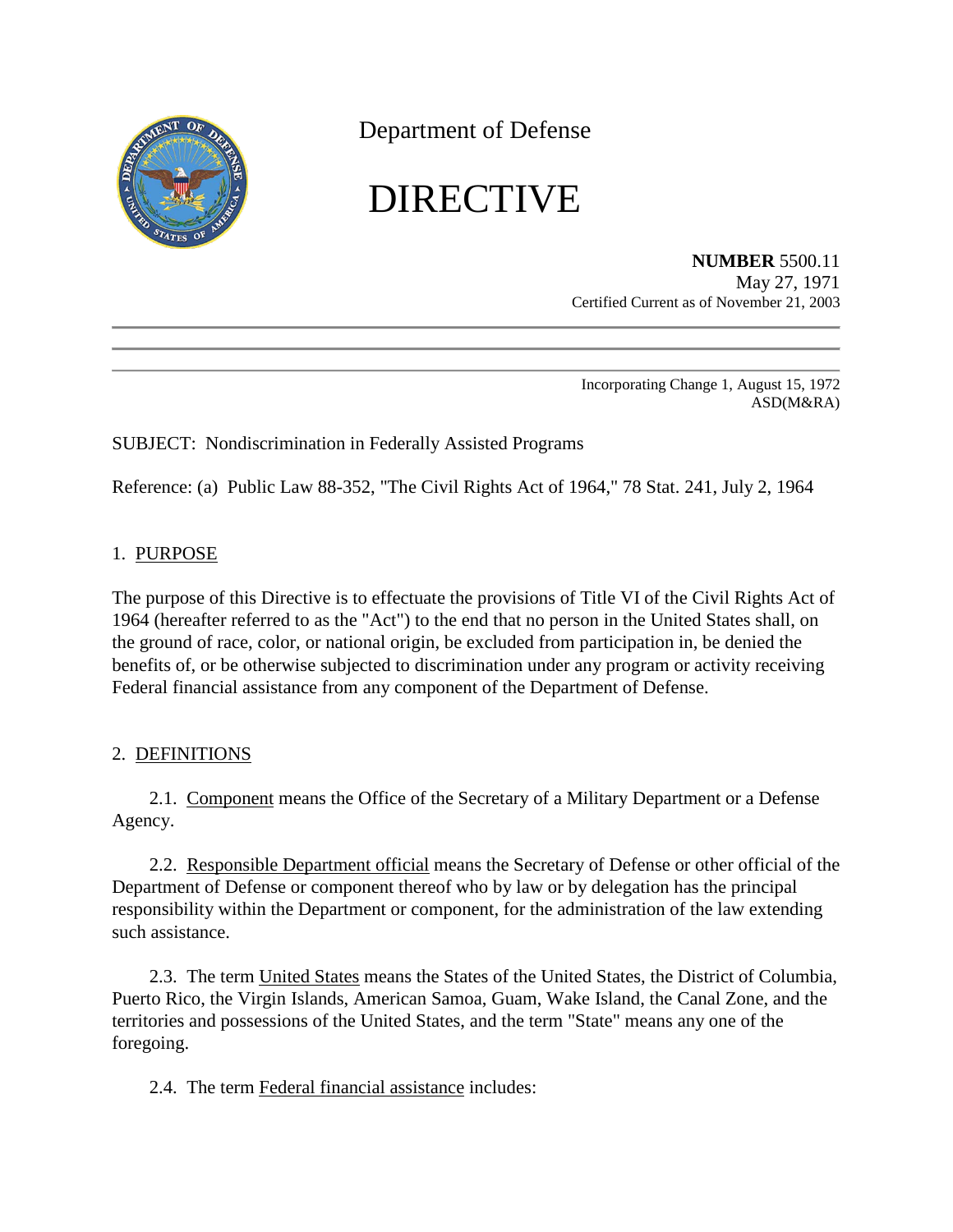2.4.1. Grants and loans of Federal funds;

2.4.2. The grant or donation of Federal property and interests in property;

2.4.3. The detail of Federal personnel;

2.4.4. The sale and lease of, and the permission to use (on other than a casual or transient basis), Federal property or any interest in such property without consideration or at a nominal consideration, or at a consideration, or at a consideration which is reduced for the purpose of assisting the recipient, or in recognition of the public interest to be served by such sale or lease to the recipient; and

2.4.5. Any Federal agreement, arrangement, or other contract which has as one of its purposes the provision of assistance.

2.5. The term program includes any program, project, or activity for the provision of services, financial aid, or other benefits to individuals, or for the provision of facilities for furnishing services, financial aid or other benefits to individuals. The services, financial aid, or other benefits provided under a program receiving Federal financial assistance shall be deemed to include any services, financial aid, or other benefits provided with the aid of Federal financial assistance or with the aid of any non-Federal funds, property, or other resources required to be expended or made available for the program to meet matching requirements or other conditions that must be met in order to receive the Federal financial assistance and to include any services, financial aid, or other benefits provided in or through a facility provided with the aid of Federal financial assistance or such non-Federal resources.

2.6. The term facility includes all or any portion of structures, equipment, or other real or personal property or interests therein, and the provision of facilities includes the construction, expansion, renovation, remodeling, alteration or acquisition of facilities.

2.7. The term recipient means any State, political subdivision of any State, or instrumentality of any State or political subdivision, any public or private agency, institution, or organization, or other entity, or any individual, in any State, to whom Federal financial assistance is extended, directly or through another recipient, for any program, including any successor, assign, or transferee thereof, but such term does not include any ultimate beneficiary under any such program.

2.8. The term primary recipient means any recipient who is authorized or required to extend Federal financial assistance to another recipient for the purpose of carrying out a program.

2.9. The term applicant means one who submits an application, request, or plan required to be approved by a responsible Department official, or by a primary recipient, as a condition to eligibility for Federal financial assistance, and the term "application" means such an application, request or plan.

2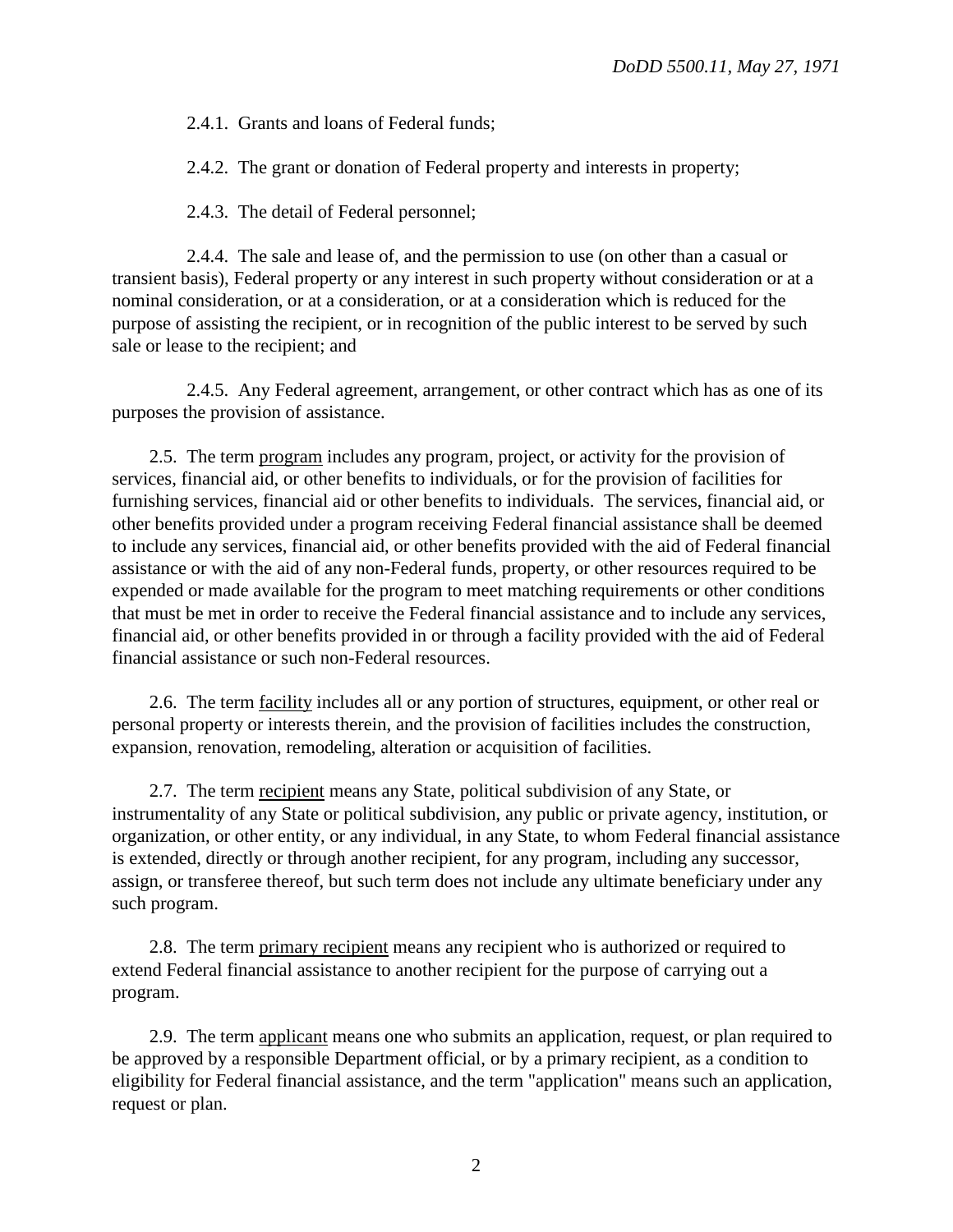## 3. APPLICABILITY

This Directive applies to any program for which Federal financial assistance is authorized under a law administered by any component of the Department of Defense, including the Federally assisted programs and activities listed in enclosure 1 of this Directive. This Directive applies to money paid, property transferred, or other Federal financial assistance extended under any such program after January 7, 1965 pursuant to an application approved prior to such date. This Directive does not apply to:

3.1. Any Federal financial assistance by way of insurance guaranty contracts;

3.2. Money paid, property transferred, or other assistance extended under any such program, before January 7, 1965;

3.3. Any assistance to any individual who is the ultimate beneficiary under any such program; or

3.4. Any employment practice, under any such program, of any employer, employment agency, or labor organization, except as noted in subparagraph 4.2.5., below. The fact that a program or activity is not listed in enclosure 1 shall not mean, if Title VI of the Act is otherwise applicable, that such program is not covered. Other programs under statutes now in force or hereinafter enacted may be added to this list by notice published in the Federal Register.

# 4. POLICY

4.1. General. No person in the United States shall, on the ground of race, color, or national origin be excluded from participation in, be denied the benefits of, or be otherwise subjected to discrimination under any program to which this Directive applies.

## 4.2. Specific Discriminatory Actions Prohibited

4.2.1. A recipient under any program to which this Directive applies may not, directly or through contractual or other arrangements, on the ground of race, color, or national origin:

4.2.1.1. Deny an individual any service, financial aid, or other benefit provided under the program;

4.2.1.2. Provide any service, financial aid, or other benefit to an individual which is different, or is provided in a different manner, from that provided to others under the program;

4.2.1.3. In determining the site or location of facilities, make selections with the purpose of excluding individuals from, denying them the benefits of, or subjecting them to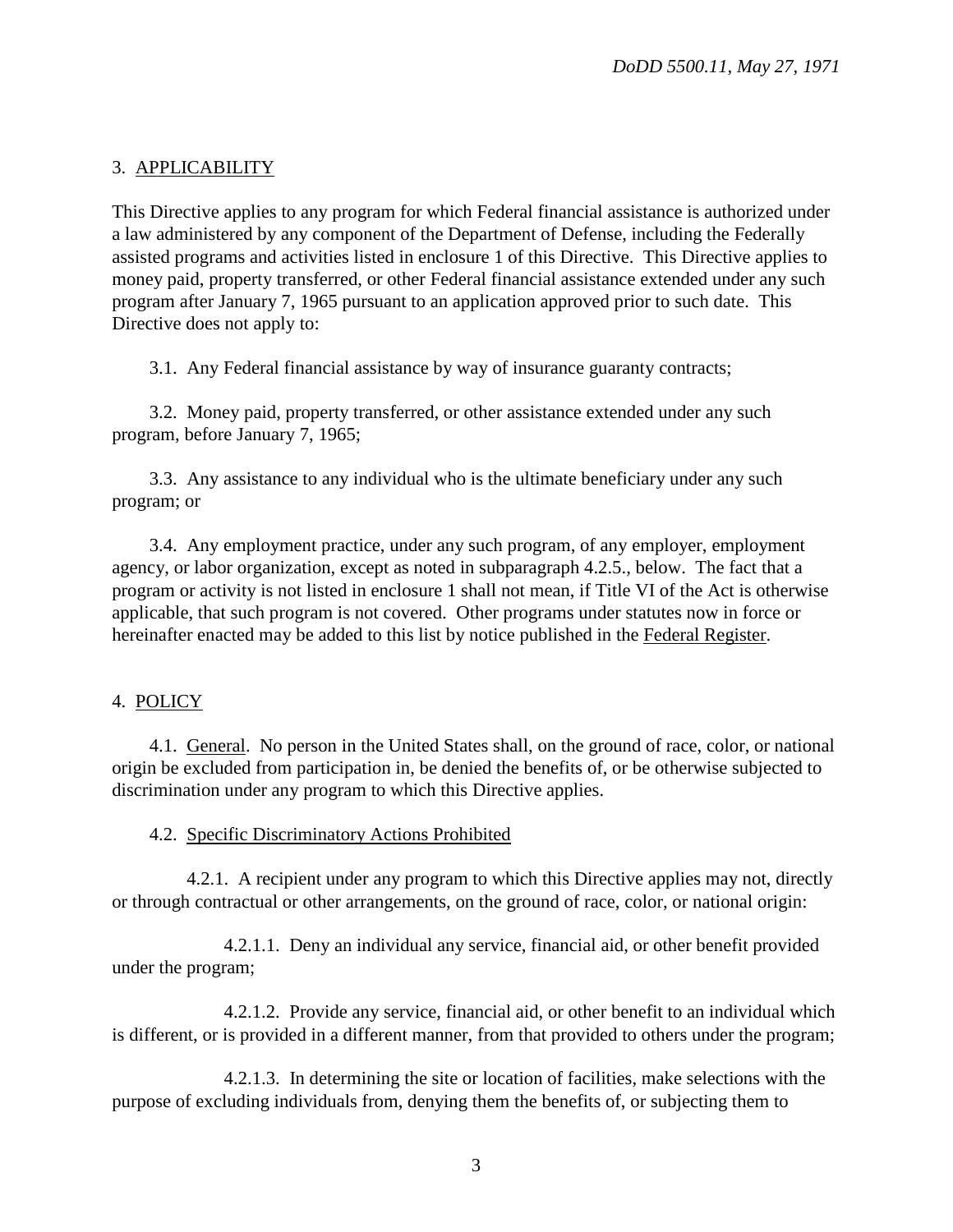discrimination under any program to which this Directive applies, on the grounds of race, color, or national origin; or with the purpose or effect of defeating or substantially impairing the accomplishment of the objectives of the Act or this Directive;

4.2.1.4. Subject an individual to segregation or separate treatment in any matter related to his receipt of any service, financial aid, or other benefit under the program;

4.2.1.5. Restrict an individual in any way in the enjoyment of any advantage or privilege enjoyed by others receiving any service, financial aid, or other benefit under the program;

4.2.1.6. Treat an individual differently from others in determining whether he satisfies any admission, enrollment, quota, eligibility, membership or other requirement or condition that individuals must meet in order to be provided any service, financial aid, or other benefit provided under the program;

4.2.1.7. Deny an individual an opportunity to participate in the program through the provision of services or otherwise or afford him an opportunity to do so which is different from that afforded others under the program.

4.2.1.8. Deny a person the opportunity to participate as a member of a planning or advisory body that is an integral part of the program.

4.2.2. A recipient, in determining the types of services, financial aid, or other benefits, or facilities that will be provided under any such program, or the class of individuals to whom, or the situations in which, such services, financial aid, other benefits, or facilities will be provided under any such program, or the class of individuals to be afforded an opportunity to participate in any such program, may not, directly or through contractual or other arrangements, utilize criteria or methods of administration that have the effect of subjecting individuals to discrimination because of their race, color, or national origin, or have the effect of defeating or substantially impairing accomplishment of the objectives of the program with respect to individuals of a particular race, color, or national origin.

4.2.3. As used in this section the services, financial aid, or other benefits provided under a program receiving Federal financial assistance shall be deemed to include any service, financial aid, or other benefit provided in or through a facility provided with the aid of Federal financial assistance.

## 4.2.4.

4.2.4.1. In administering a program regarding that the recipient has previously discriminated against persons on the ground of race, color, or national origin, the recipient must take affirmative action to overcome the effects of prior discrimination.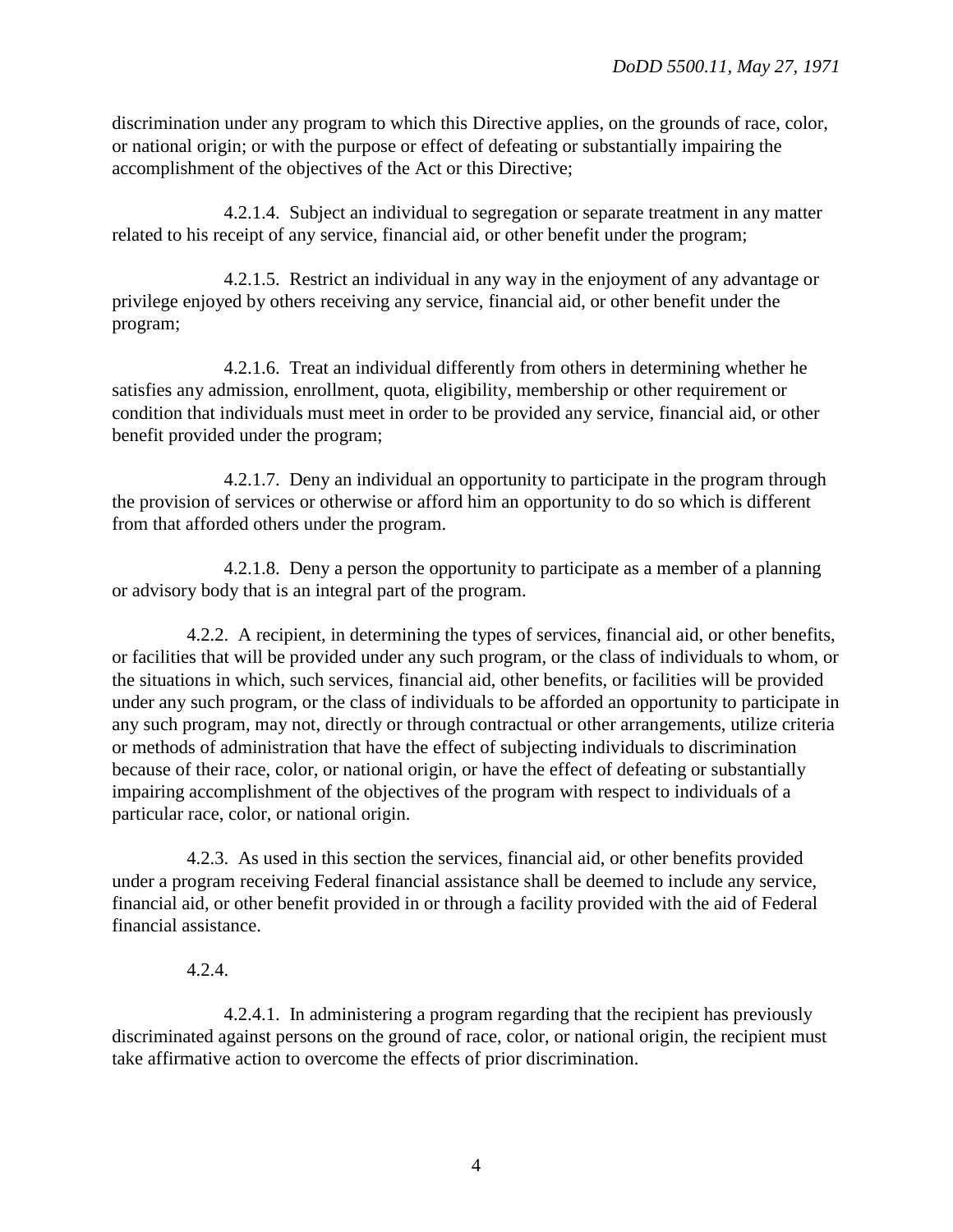4.2.4.2. Even in the absence of such prior discrimination, a recipient in administering a program may take affirmative action to overcome the effects of conditions that resulted in limiting participation by persons of a particular race, color, or national origin.

4.2.5. Where a primary objective of the Federal financial assistance is not to provide employment, but nevertheless discrimination on the grounds of race, color or national origin in the employment practices of the recipient or other persons subject to this Directive tends, on the grounds of race, color or national origin of the intended beneficiaries, to exclude intended beneficiaries from participation in, to deny them the benefits of, or to subject them to discrimination under any program to which this Directive applies, the recipient or other persons subject to this Directive are prohibited from (directly or through contractual or other arrangements) subjecting an individual to discrimination on the grounds of race, color, or national origin in its employment practices under such program (including recruitment or recruitment advertising; employment, layoff or termination; upgrading, demotion or transfer; rates of pay or other forms of compensation; and use of facilities), to the extent necessary to ensure equality of opportunity to, and nondiscriminatory treatment of the beneficiaries. Any action taken by a DoD Component pursuant to this provision with respect to a State or local agency subject to the Standards for a Merit System of Personnel Administration, 45 C.F.R. 70, shall be consistent with those standards and shall be coordinated with the United States Civil Service Commission.

4.2.6. The enumeration of specific forms of prohibited discrimination, in this paragraph does not limit the generality of the prohibition in paragraph 4.1. of this section.

## 5. RESPONSIBILITIES

5.1. The Assistant Secretary of Defense (Manpower and Reserve Affairs) shall be responsible for insuring that the policies of this Directive are effectuated throughout the Department of Defense. He may review from time to time as he deems necessary the implementation of these policies by the components of the Department of the Defense.

5.2. The Secretary of each Military Department is responsible for implementing this Directive with respect to programs and activities receiving financial assistance from his Military Department; and the Assistant Secretary of Defense (Manpower and Reserve Affairs) is responsible for similarly implementing this Directive with respect to all other components of the Department of Defense. Each may designate official(s) to fulfill this responsibility in accordance with paragraph 2.2. of this Directive.

5.3. The Assistant Secretary of Defense (Manpower and Reserve Affairs) or, after consultation with the Assistant Secretary of Defense (Manpower and Reserve Affairs), the Secretary of each Military Department or other responsible Department official designated by the Assistant Secretary of Defense (Manpower and Reserve Affairs) may assign to officials of other Departments or Agencies of the Government, with the consent of such Departments or Agencies, responsibilities in connection with the effectuation of the purposes of Title VI of the Act and this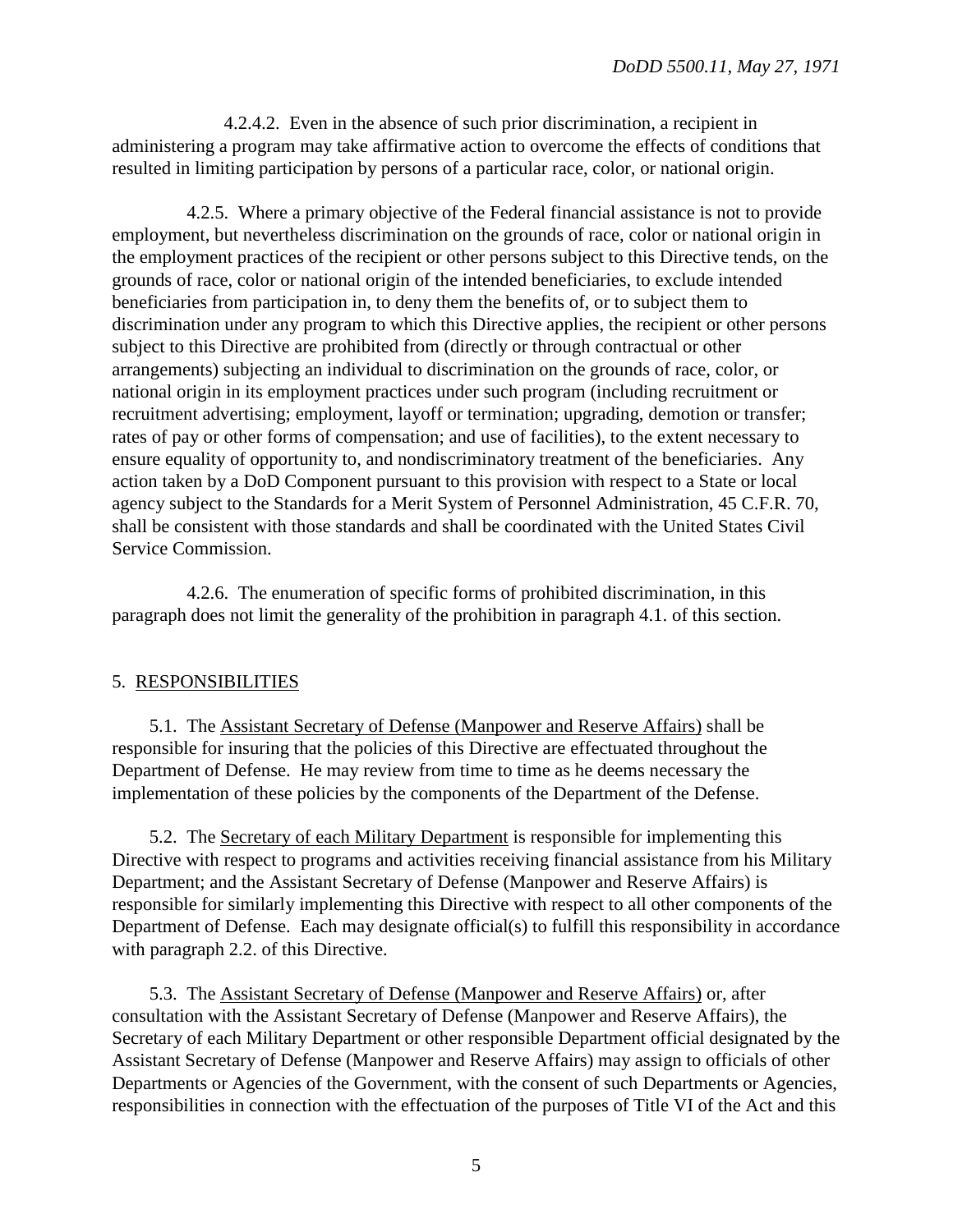Directive (other than responsibility for final decision as provided in section 11.), including the achievement of effective coordination and maximum uniformity within the Department and within the Executive Branch of the Government in the application of Title VI and this Directive to similar programs and in similar situations. Any action taken, determination made, or requirement imposed by an official of another Department or Agency acting pursuant to an assignment of responsibility under this paragraph shall have the same effect as though such action had been taken by the responsible official of this Agency.

## 6. ASSURANCES REQUIRED

## 6.1. General

6.1.1. Every application for Federal financial assistance to carry out a program to which this Directive applies, except a program to which paragraph 6.2. applies and every application for Federal financial assistance to provide a facility shall as a condition to its approval and the extension of any Federal financial assistance pursuant to the application, contain or be accompanied by an assurance that the program will be conducted or the facility operated in compliance with all requirements imposed by or pursuant to this Directive.

6.1.2. In the case where the Federal financial assistance is to provide or is in the form of personal property, or real property or interest therein or structures thereon, the assurance shall obligate the recipient, or, in the case of a subsequent transfer, the transferee, for the period during which the property or structures are used for a purpose for which the Federal financial assistance is extended or for another purpose involving the provision of similar services and benefits, or for as long as the recipient retains ownership or possession of the property, whichever is longer. In all other cases the assurance shall obligate the recipient for the period during which Federal financial assistance is extended pursuant to the application. In any case in which Federal financial assistance is extended without an application having been made, such extension shall be subject to the same assurances as if an application had been made. The responsible Department official shall specify the form of the foregoing assurances for each program, and the extent to which like assurances will be required of subgrantees, contractors and subcontractors, transferees, successors in interest, and other participants In the program. Any such assurance shall include provisions that give the United States a right to seek its judicial enforcement.

6.1.3. In the case of real property, structures or improvements thereon, or interests therein, which was acquired through a program of Federal financial assistance, or in the case where Federal financial assistance is provided in the form of a transfer of real property or interest therein from the Federal Government, the instrument effecting or recording the transfer, shall contain a covenant running with the land assuring nondiscrimination for the period during which the real property is used for a purpose for which the Federal financial assistance is extended or for another purpose involving the provision of similar services or benefits, or for as long as the recipient retains ownership or possession of the property, whichever is longer. Where no transfer of property is involved, but property is improved under a program of Federal financial assistance, the recipient shall agree to include such a covenant in any subsequent transfer of such property.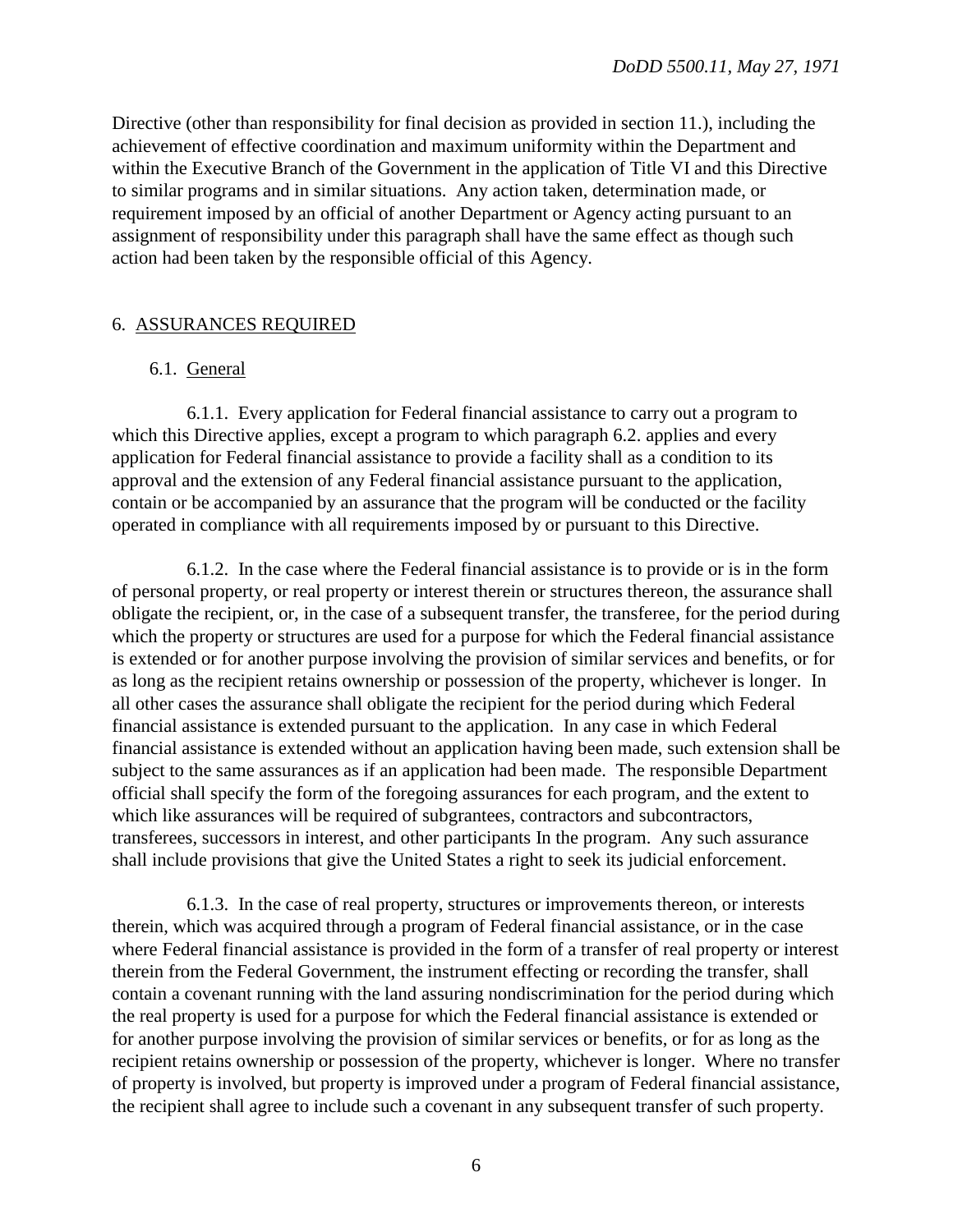Where the property is obtained from the Federal Government, such covenant may also include a condition coupled with a right to be reserved by the Department to revert title to the property in the event of a breach of the covenant where, in the discretion of the responsible Department official, such a condition and right of reverter is appropriate to the program under which the real property is obtained and to the nature of the grant and the grantee. In the event a transferee of real property proposes to mortgage or otherwise encumber the real property as security for financing construction of new, or improvement of existing facilities on such property for the purposes for which the property was transferred, the responsible Department official may agree, upon request of the transferee and if necessary to accomplish such financing, and upon such conditions as he deems appropriate, to forbear the exercise of such right to revert title for so long as the lien of such mortgage or other encumbrance remains effective. In programs receiving Federal financial assistance in the form, or for the acquisition of real property or an interest in real property, to the extent that rights to space on, over, or under any such property are included as part of the program receiving such assistance, the nondiscrimination requirements of this Directive shall extend to any facility located wholly or in part in such space.

6.1.4. The assurance required in the case of a transfer of surplus personal property shall be inserted in a written agreement by and between the Department of Defense component concerned and the recipient.

6.2. Continuing State Programs. Every application by a State or a State agency to carry out a program involving continuing Federal financial assistance to which this Directive applies shall as a condition to its approval and the extension of any Federal financial assistance pursuant to the application:

6.2.1. Contain or be accompanied by a statement that the program is (or, in the case of a new program, will be) conducted in compliance with all requirements imposed by or pursuant to this Directive; and

6.2.2. Provide or be accompanied by provision for such methods of administration for the program as are found by the responsible Department official to give reasonable assurance that the applicant and all recipients of Federal financial assistance under such program will comply with all requirements imposed by or pursuant to this Directive. In cases of continuing State programs in which applications are not made, the extension of Federal financial assistance shall be subject to the same conditions under this paragraph as if applications had been made.

## 6.3. Assurances from Institutions

6.3.1. In the case of Federal financial assistance to an institution of higher education, the assurance required by this section shall extend to admission practices and to all other practices relating to the treatment of students.

6.3.2. The assurance required with respect to an institution of higher education, or any other institution, insofar as the assurance relates to the institution's practices with respect to admission or other treatment of individuals as students of the institution or to the opportunity to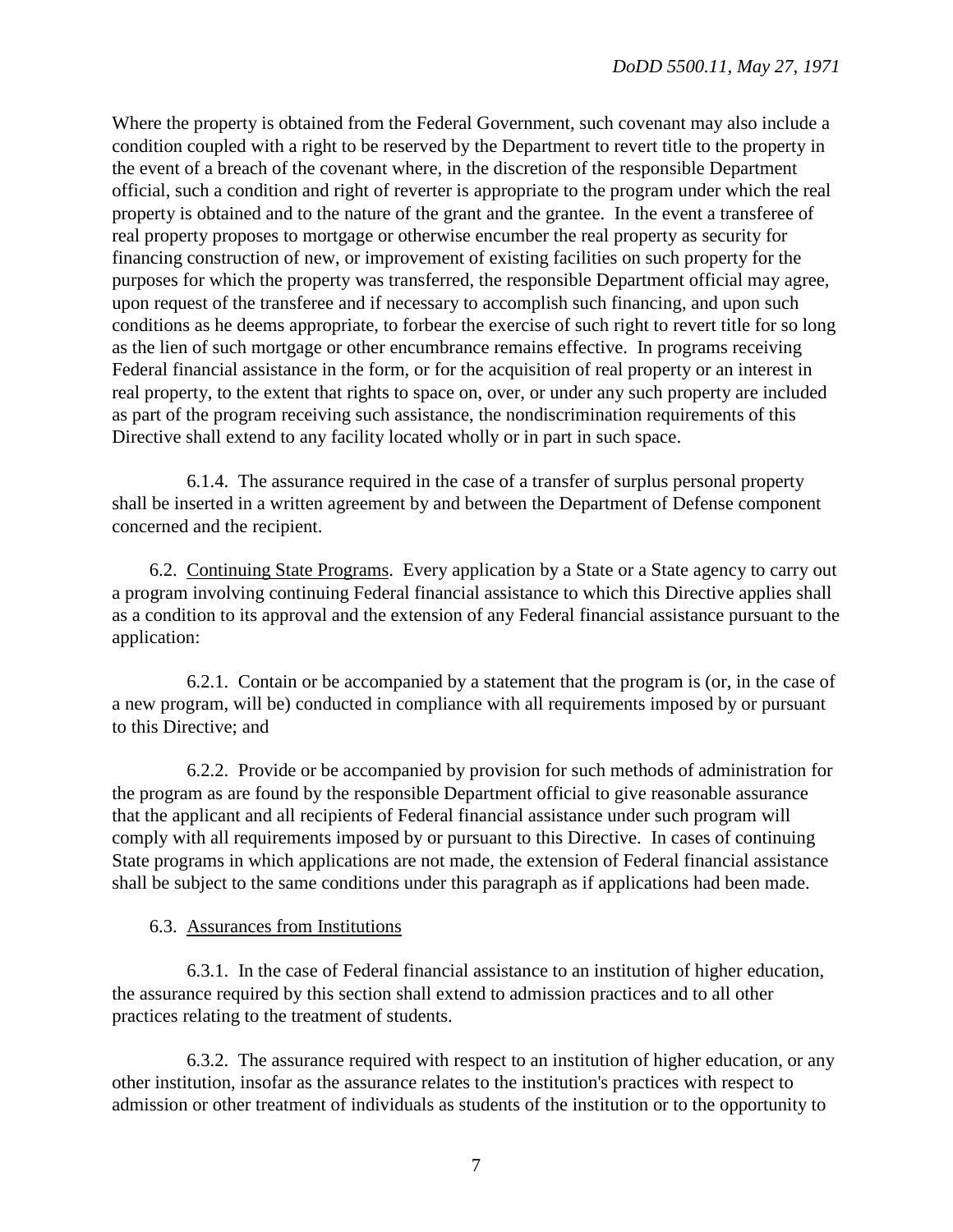participate in the provision of services or other benefits to such individuals, shall be applicable to the entire institution unless the applicant establishes, to the satisfaction of the responsible Department official, that the institution's practices in designated parts or programs of the institution will in no way affect its practices in the program of the institution for which Federal financial assistance is sought, or the beneficiaries of or participants in such program. If in any such case the assistance sought is for the construction of a facility or part of a facility, the assurance shall in any event extend to the entire facility and to facilities operated in connection therewith.

6.4. Elementary and Secondary Schools. The requirement of paragraph 6.1., 6.2., or 6.3., above, with respect to any elementary or secondary school or school system shall be deemed to be satisfied if such school or school system:

6.4.1. Is subject to a final order of a court of the United States for the desegregation of such school or school system, and provides an assurance that it will comply with such order, including any future modification of such order; or

6.4.2. Submits a plan for the desegregation of such school or school system that the responsible official of the Department of Health, Education and Welfare determines is adequate to accomplish the purposes of the Act and this Directive, and provides reasonable assurance that it will carry out such plan; in any case of continuing Federal financial assistance the said Department officer may reserve the right to redetermine, after such period as may be specified by him, the adequacy of the plan to accomplish the purpose of the Act or this Directive within the earliest practicable time. In any case in which a final order of a court of the United States for the desegregation of such school or school system is entered after submission of such a plan, such plan shall be revised to conform to such final order, including any future modification of said order.

## 7. COMPLIANCE INFORMATION

7.1. Cooperation and Assistance. Each responsible Department official shall to the fullest extent practicable seek the cooperation of recipients in obtaining compliance with this Directive and shall provide assistance and guidance to recipients to help them comply voluntarily with this Directive.

7.2. Compliance Reports. Each recipient shall keep such records and submit to the responsible Department official timely, complete and accurate compliance reports at such times, and in such form and containing such information, as the responsible Department official may determine to be necessary to enable him to ascertain whether the recipient has complied or is complying with this Directive. In general, recipients should have available for the Department racial and ethnic data showing the extent to which members of minority groups are beneficiaries of federally assisted programs. In the case of any program under which a primary recipient extends Federal financial assistance to any other recipient, such other recipient shall also submit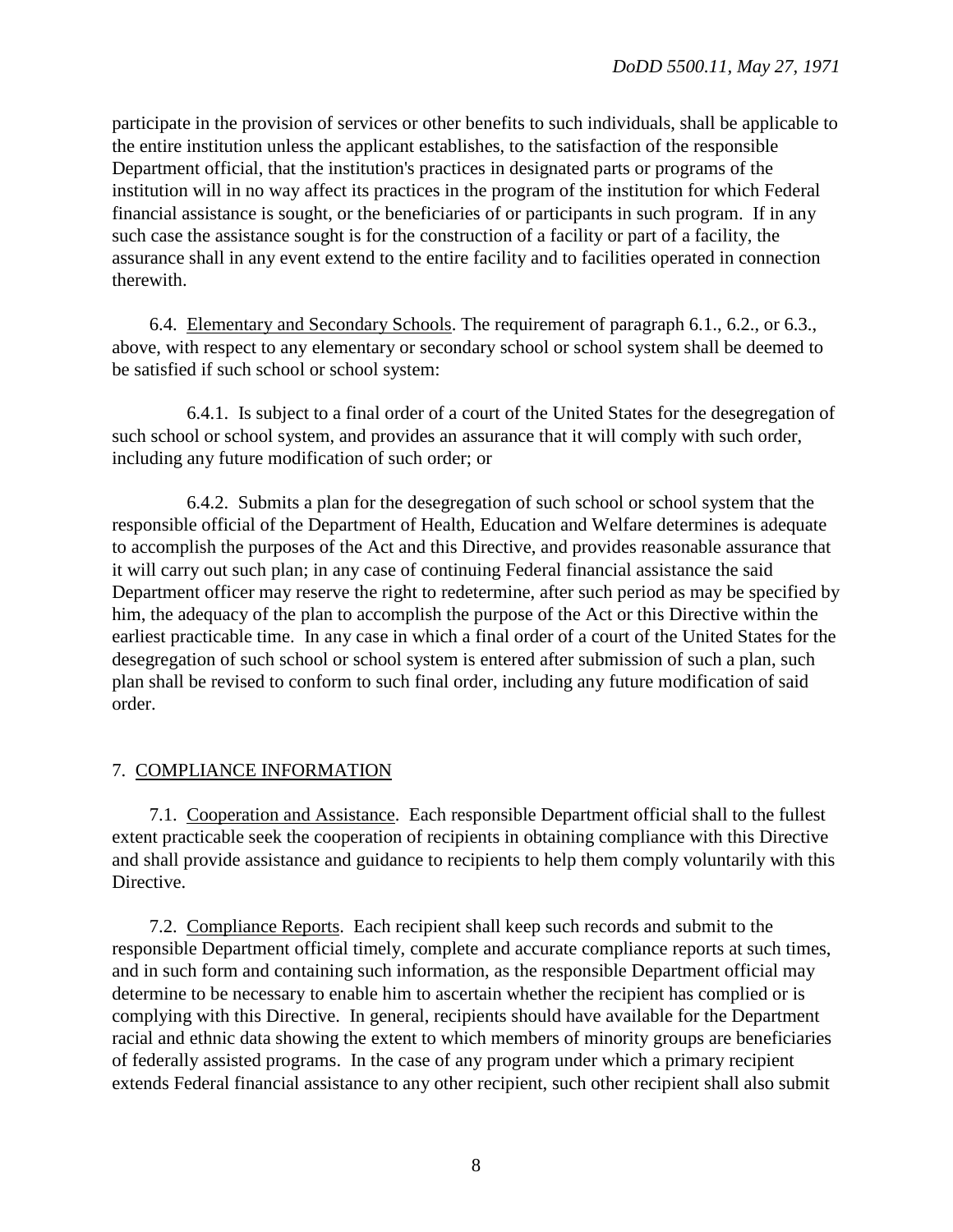such compliance reports to the primary recipient as may be necessary to enable the primary recipient to carry out its obligations imposed pursuant to this Directive.

7.3. Access to Sources of Information. Each recipient shall permit access by the responsible Department official during normal business hours to such of its books, records, accounts, and other sources of information, and its facilities as may be pertinent to ascertain compliance with this Directive. Where any information required of a recipient is in the exclusive possession of any other institution or person and this institution or person shall fail or refuse to furnish this information, the recipient shall so certify in its report and shall set forth what efforts it has made to obtain the information.

7.4. Information to Beneficiaries and Participants. Each recipient shall make available to participants, beneficiaries, and other interested persons such information regarding the provisions of this Directive and its applicability to the program under which the recipient receives Federal financial assistance, and make such information available to them in such manner, as the responsible Department official finds necessary to apprise such persons of the protections against discrimination assured them by the Act and this Directive.

# 8. CONDUCT OF INVESTIGATIONS

8.1. Periodic Compliance Reviews. The responsible Department official or his designee(s) shall from time to time review the practices of recipients to determine whether they are complying with this Directive.

8.2. Complaints. Any person who believes himself or any specific class of individuals to be subjected to discrimination prohibited by this Directive may by himself or by a representative file with the responsible Department official a written complaint. A complaint must be filed not later than 180 days from the date of the alleged discrimination, unless the time for filing is extended by the responsible Department official.

8.3. Investigations. The responsible Department official will make a prompt investigation whenever a compliance review, report, complaint, or any other information indicates a possible failure to comply with this Directive. The investigation should include, where appropriate, a review of the pertinent practices and policies of the recipient, the circumstances under which the possible noncompliance with this Directive occurred, and other factors relevant to a determination of whether the recipient has failed to comply with this Directive.

# 8.4. Resolution of Matters

8.4.1. If an investigation pursuant to paragraph 8.3. indicates a failure to comply with this Directive, the responsible Department official will so inform the recipient and the matter will be resolved by informal means whenever possible. If it has been determined that the matter cannot be resolved by informal means, action will be taken as provided in section 9. of this Directive.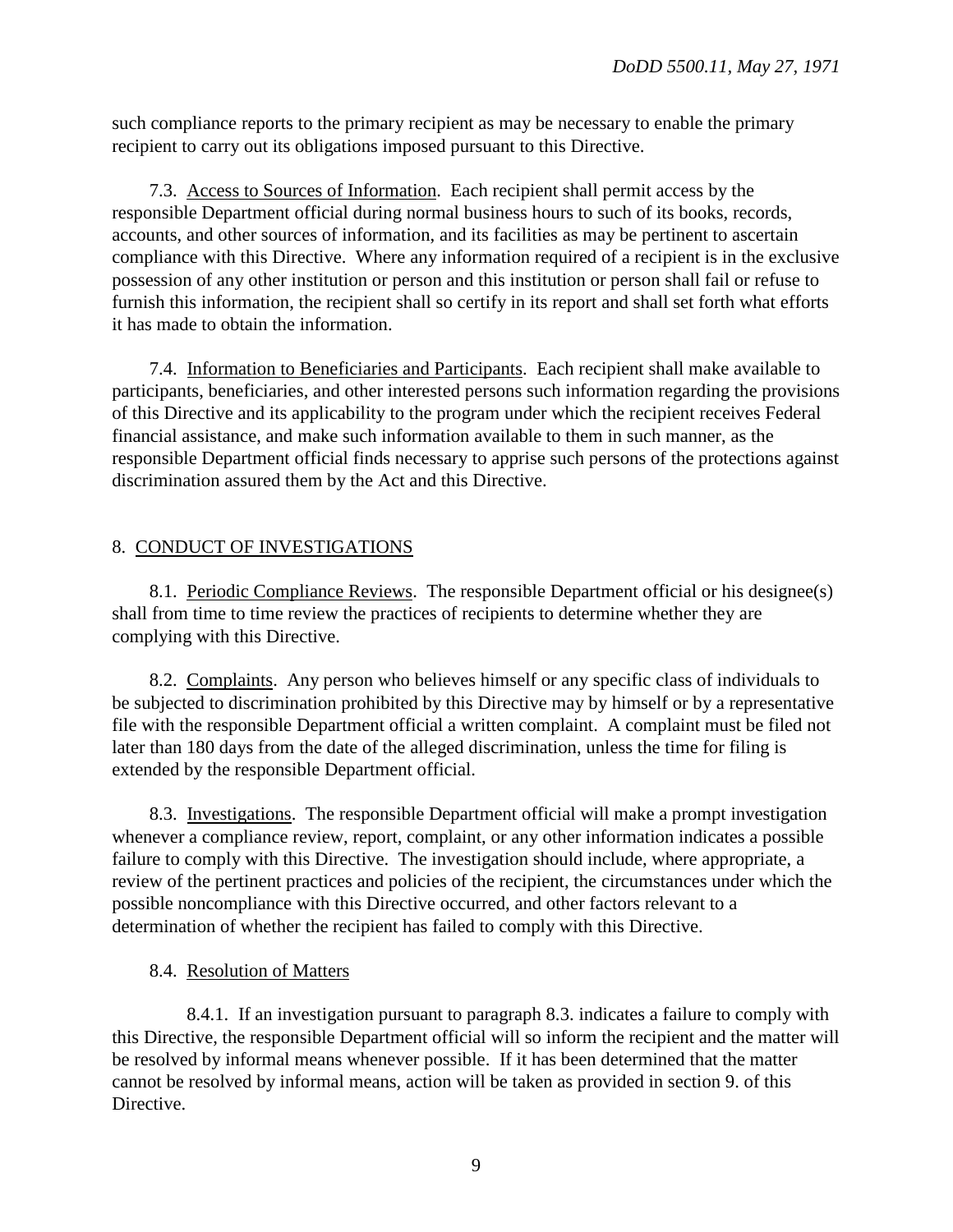8.4.2. If an investigation does not warrant action pursuant to subparagraph 8.4.1., the responsible Department official will so inform the recipient and the complainant, if any, in writing.

8.5. Intimidatory or Retaliatory Acts Prohibited. No recipient or other person shall intimidate, threaten, coerce, or discriminate against any individual for the purpose of interfering with any right or privilege secured by section 601 of the Act or this Directive, or because he has made a complaint, testified, assisted, or participated in any manner in an investigation, proceeding, or hearing under this Directive. The identity of complainants shall not be disclosed except when necessary to carry out the purposes of this Directive, including the conduct of any investigation, hearing or judicial proceeding arising thereunder.

## <span id="page-9-1"></span>9. PROCEDURE FOR EFFECTING COMPLIANCE

9.1. General. If there appears to be a failure or threatened failure to comply with this Directive, and if the noncompliance or threatened noncompliance cannot be corrected by informal means, compliance with this Directive may be effected by the suspension or termination of or refusal to grant or to continue Federal financial assistance or by any other means authorized by law as determined by the responsible Department official. Such other means may include, but are not limited to:

9.1.1. A reference to the Department of Justice with a recommendation that appropriate proceedings be brought to enforce any rights of the United States under any law of the United States (including other titles of the Act), or any assurance or other contractual undertaking; and

9.1.2. Any applicable proceedings under State or local law.

<span id="page-9-0"></span>9.2. Noncompliance with Section 6. If an applicant fails or refuses to furnish an assurance required under section 6., or otherwise fails or refuses to comply with a requirement imposed by or pursuant to that section, Federal financial assistance may be refused in accordance with the procedures of paragraph 9.3. of this section. The component of the Department of Defense concerned shall not be required to provide assistance in such a case during the pendency of the administrative proceedings under such paragraph except that the component shall continue assistance during the pendency of such proceedings where such assistance is due and payable pursuant to an application therefore approved prior to the effective date of this Directive.

9.3. Termination of or Refusal to Grant or to Continue Federal Financial Assistance. Except as provided in [paragraph 9.2.](#page-9-0) no order suspending, terminating or refusing to grant or continue Federal financial assistance shall become effective until:

9.3.1. The responsible Department official has advised the applicant or recipient of his failure to comply and has determined that compliance cannot be secured by voluntary means;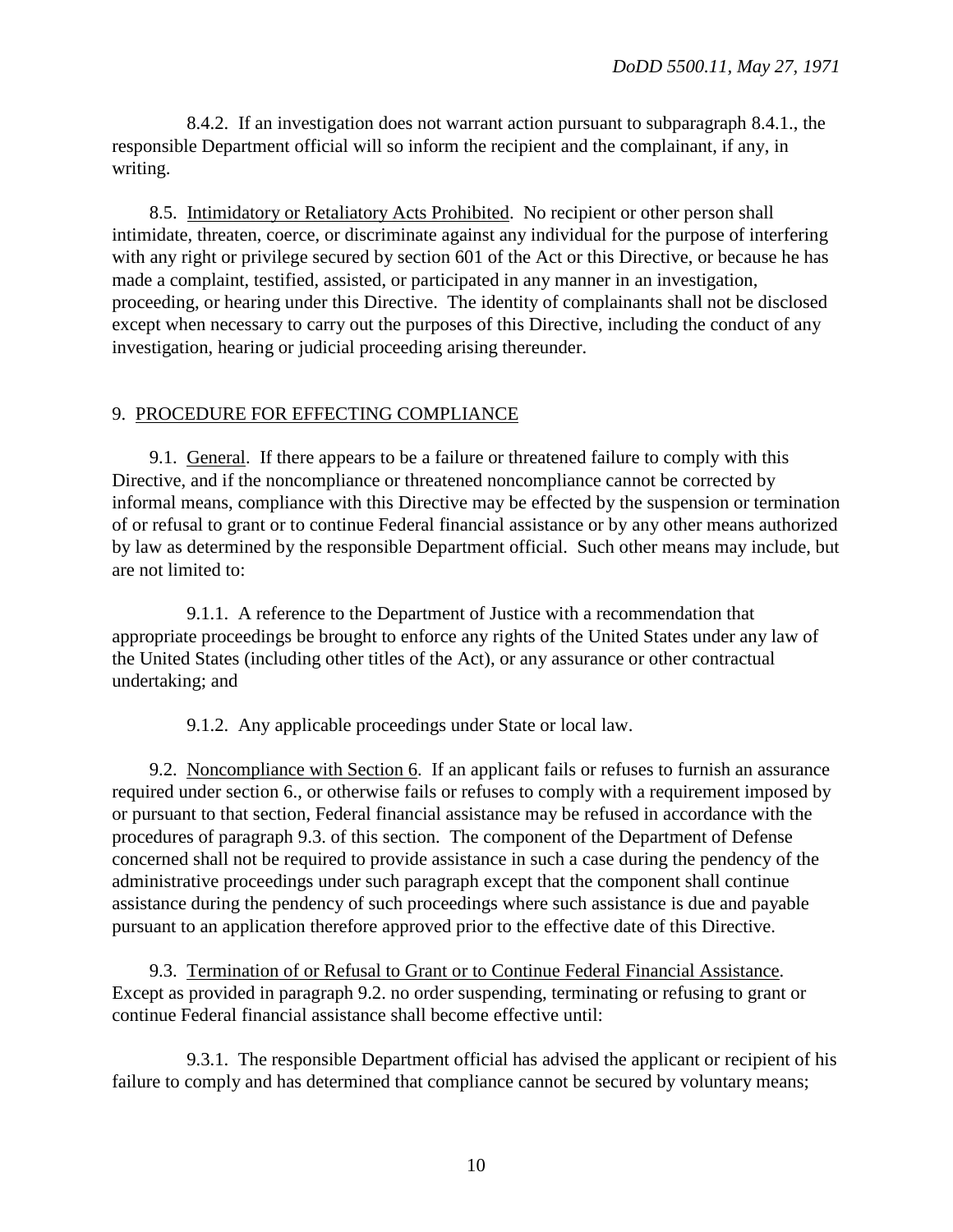9.3.2. There has been an express finding, after opportunity for a hearing (as provided in section 10 of this Directive), of a failure by the applicant or recipient to comply with a requirement imposed by or pursuant to this Directive;

9.3.3. The action has been approved by the Secretary of Defense pursuant to section 11. of this Directive; and

9.3.4. The expiration of 30 days after the Secretary of Defense has filed with the committee of the House and the committee of the Senate having legislative jurisdiction over the program involved, a full written report of the circumstances and the grounds for such action. Any action to suspend or terminate or to refuse to grant or to continue Federal financial assistance shall be limited to the particular political entity, or part thereof, or other applicant or recipient as to whom such a finding has been made and shall be limited in its effect to the particular program, or part thereof, in which such noncompliance has been so found.

9.4. Other Means Authorized by Law. No action to affect compliance by any other means authorized by law shall be taken until:

9.4.1. The responsible Department official has determined that compliance cannot be secured by voluntary means;

9.4.2. The action has been approved by the Assistant Secretary of Defense (Manpower and Reserve Affairs);

9.4.3. The recipient or other person has been notified of its failure to comply and of the action to be taken to effect compliance; and

9.4.4. The expiration of at least 10 days from the mailing of such notice to the recipient or other person. During this period of at least 10 days additional efforts shall be made to persuade the recipient or other person to comply with this Directive and to take such corrective action as may be appropriate.

## 10. HEARINGS

<span id="page-10-0"></span>10.1. Opportunity for Hearing. Whenever an opportunity for a hearing is required by [section 9.](#page-9-1) of this Directive, reasonable notice shall be given by registered or certified mail, return receipt requested, to the affected applicant or recipient. This notice shall advise the applicant or recipient of the action proposed to be taken, the specific provision under which the proposed action against it is to be taken, and the matters of fact or law asserted as the basis for this action, and either:

10.1.1. Fix a date not less than 20 days after the date of such notice within which the applicant or recipient may request of the responsible Department official that the matter be scheduled for hearing; or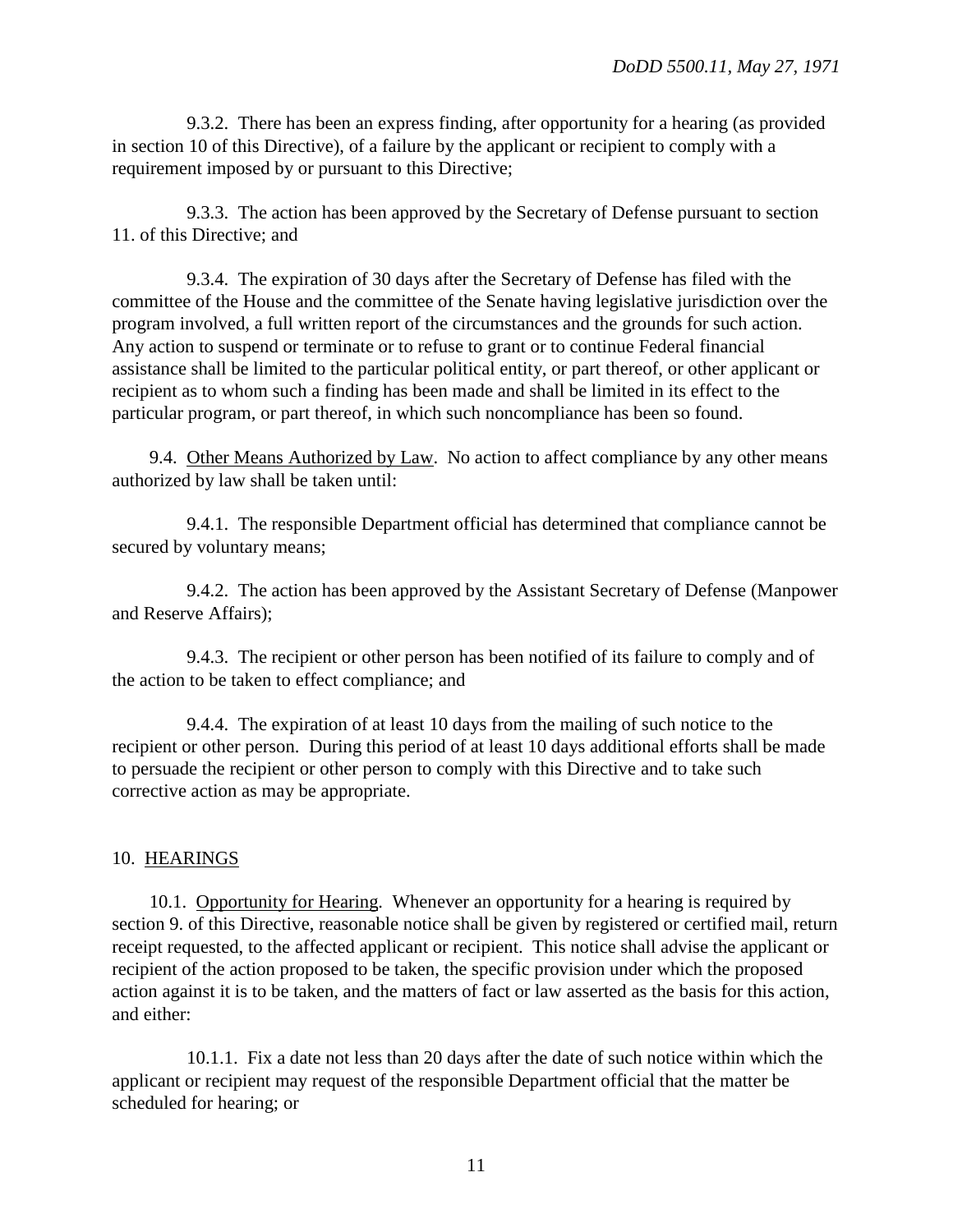10.1.2. Advise the applicant or recipient that the matter in question has been set down for hearing at a stated place and time. The time and place so fixed shall be reasonable and shall be subject to change for cause. The complainant, if any, shall be advised of the time and place of hearing. An applicant or recipient may waive a hearing and submit written information and argument. The failure of an applicant or recipient to request a hearing under this paragraph or to appear at a hearing for which a date has been set shall be deemed to be a waiver of the right to a hearing under Section 602 of the Act and paragraph 9.3. of this Directive and consent to the making of a decision on the basis of such information as is available.

10.2. Time and Place of Hearing. Hearings shall be held at the offices of the responsible component of the Department of Defense in Washington, DC at a time fixed by the responsible Department official unless he determines that the convenience of the applicant or recipient or of the component requires that another place be selected. Hearings shall be held before the responsible Department official or, at his discretion, before a hearing examiner designated by him.

10.3. Hearing Examiner. The examiner shall be a field grade officer or civilian employee above the grade of GS-12 (or the equivalent) who shall be a person admitted to practice law before a Federal court or the highest court of a State.

10.4. Right to Counsel. In all proceedings under this section, the applicant or recipient and the responsible component of the Department shall have the right to be represented by counsel.

#### 10.5. Procedures

10.5.1. The recipient shall receive an open hearing at which he or his counsel may examine any witnesses present. Both the responsible Department official and the applicant or recipient shall be entitled to introduce all relevant evidence on the issues as stated in the notice for hearing or as determined by the officer conducting the hearing at the outset of or during the hearing.

10.5.2. Technical rules of evidence shall not apply to hearings conducted pursuant to this Directive, but rules or principles designed to assure production of the most credible evidence available and to subject testimony to test by cross-examination shall be applied where reasonably necessary by the officer conducting the hearing. The hearing officer may exclude irrelevant, immaterial, or unduly repetitious evidence. All documents and other evidence offered or taken for record shall be open to examination by the parties and opportunity shall be given to refute facts and arguments advanced on either side of the issues. A transcript shall be made of the oral evidence except to the extent the substance thereof is stipulated for the record. All decisions shall be based upon the hearing record and written findings shall be made.

10.6. Consolidated or Joint Hearings. In cases in which the same or related facts are asserted to constitute noncompliance with this Directive with respect to two or more programs to which this Directive applies, or noncompliance with this Directive and the regulations of one or more other Federal Departments or Agencies issued under Title VI of the Act, the Assistant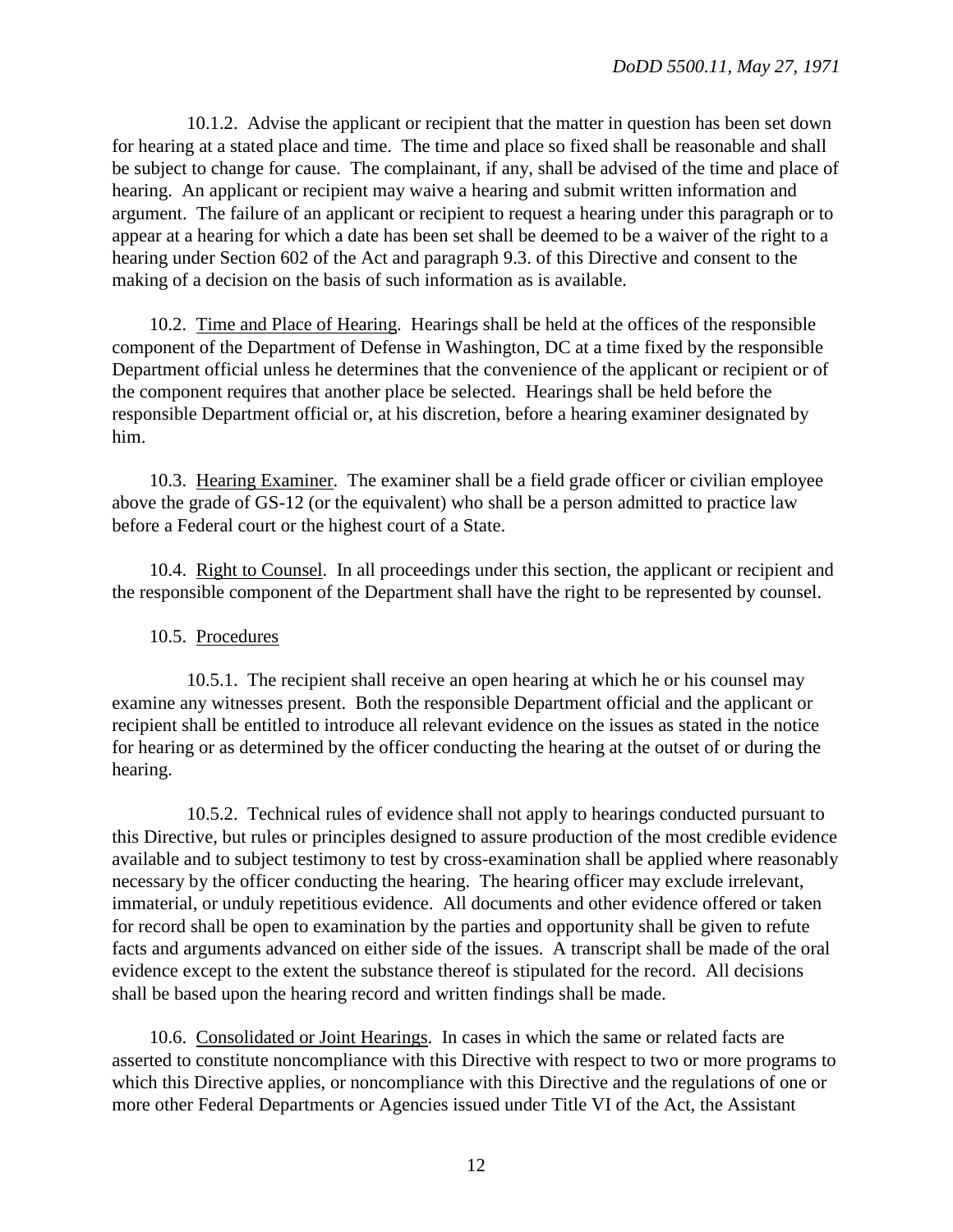Secretary of Defense (Manpower and Reserve Affairs), the Secretary of a Military Department, or other responsible Department official designated by the Assistant Secretary of Defense (Manpower and Reserve Affairs) after consultation with the Assistant Secretary of Defense (Manpower and Reserve Affairs) may, by agreement with such other Departments or Agencies where applicable, provide for the conduct of consolidated or joint hearings, and for the application to such hearings of appropriate procedures not inconsistent with this Directive. Final decisions in such cases, insofar as this Directive is concerned, shall be made in accordance with section 11.

## 11. DECISIONS AND NOTICES

11.1. Decision by Person Other Than the Responsible Department Official. If the hearing is held by a hearing examiner such hearing examiner shall either make an initial decision, if so authorized, or certify the entire record including his recommended findings and proposed decision to the responsible Department official for a final decision, and a copy of such initial decision or certification shall be mailed to the applicant or recipient. Where the initial decision is made by the hearing examiner the applicant or recipient may within 30 days of the mailing of such notice of initial decision file with the responsible Department official his exceptions to the initial decision, with his reasons therefor. In the absence of exceptions, the responsible Department official may on his own motion within 45 days after the initial decision serve on the applicant or recipient a notice that he will review the decision. Upon the filing of such exceptions or of such notice of review the responsible Department official shall review the initial decision and issue his own decision thereon including the reasons therefore. In the absence of either exceptions or a notice of review the initial decision shall constitute the final decision of the responsible Department official.

11.2. Decisions on Record or Review by the Responsible Department Official. Whenever a record is certified to the responsible Department official for decision or he reviews the decision of a hearing examiner pursuant to paragraph 11.1. or whenever the responsible Department official conducts the hearing, the applicant or recipient shall be given reasonable opportunity to file with him briefs or other written statements of its contentions, and a copy of the final decision of the responsible Department official shall be given in writing to the applicant or recipient and to the complainant, if any.

11.3. Decisions on Record Where a Hearing is Waived. Whenever a hearing is waived pursuant to [paragraph 10.1.](#page-10-0) a decision shall be made by the responsible Department official on the record and a copy of such decision shall be given in writing to the applicant or recipient, and to the complainant, if any.

11.4. Rulings Required. Each decision of a hearing officer or responsible Department official shall set forth his ruling on each finding, conclusion, or exception presented, and shall identify the requirement or requirements imposed by or pursuant to this Directive with which it is found that the applicant or recipient has failed to comply.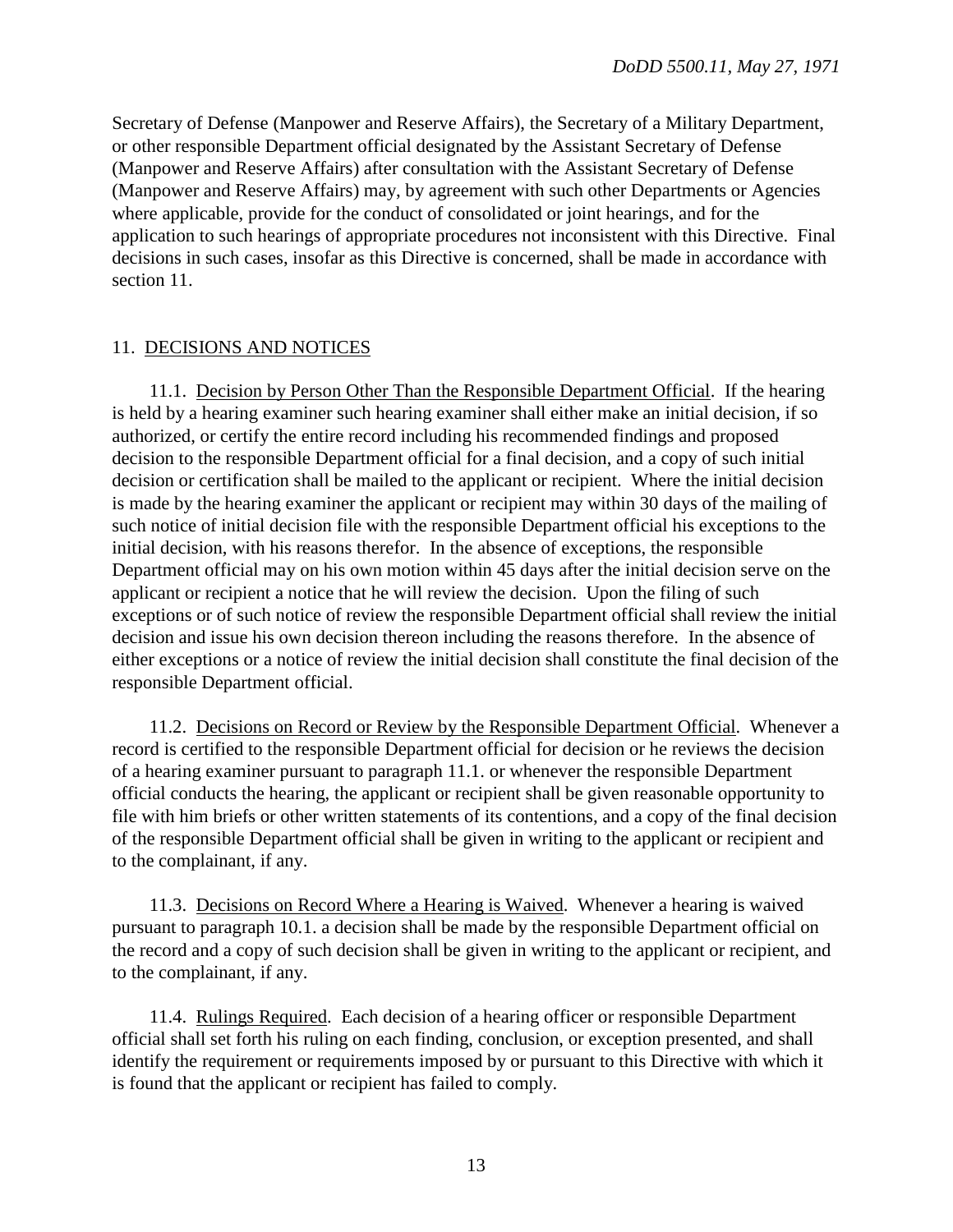11.5. Approval by the Secretary of Defense. Any final decision of a responsible Department official which provides for the suspension or termination of, or the refusal to grant or continue Federal financial assistance, or the imposition of any other sanction available under this Directive or the Act, shall promptly be transmitted to the Secretary of Defense, who may approve such decision, may vacate it, or remit or mitigate any sanction imposed.

11.6. Contents of Orders. The final decision may provide for suspension or termination of, or refusal to grant or continue Federal financial assistance, in whole or in part, under the program involved, and may contain such terms, conditions, and other provisions as are consistent with and will effectuate the purposes of the Act and this Directive, including provisions designed to assure that no Federal financial assistance will thereafter be extended under such program to the applicant or recipient determined by such decision to be in default in its performance of an assurance given by it pursuant to this Directive, or to have otherwise failed to comply with this Directive, unless and until it corrects its noncompliance and satisfies the responsible Department official that it will fully comply with this Directive.

## 11.7. Post-termination Proceedings

11.7.1. An applicant or recipient adversely affected by an order issued under paragraph 11.6. shall be restored to full eligibility to receive Federal financial assistance if it satisfies the terms and conditions of that order for such eligibility or it brings itself into compliance with this Directive and provides reasonable assurance that it will fully comply with this Directive.

11.7.2. Any applicant or recipient adversely affected by an order entered pursuant to paragraph 11.6., above, may at any time request the responsible Department official to restore fully its eligibility to receive Federal financial assistance. Any such request shall be supported by information showing that the applicant or recipient has met the requirements of subparagraph 11.7.1., above. If the responsible Department official determines that those requirements have been satisfied, he shall restore such eligibility.

11.7.3. If the responsible Department official denies any such request, the applicant or recipient may submit a request for a hearing in writing, specifying why it believes such official to have been in error. It shall thereupon be given an expeditious hearing, with a decision on the record, in accordance with rules of procedure issued by the responsible Department official. The applicant or recipient will be restored to such eligibility if it proves at such a hearing that it satisfied the requirements of subparagraph 11.7.1., above. While proceedings under this paragraph are pending, the sanctions imposed by the order issued under paragraph 11.6. shall remain in effect.

# 12. JUDICIAL REVIEW

Action taken pursuant to Section 602 of the Act is subject to judicial review as provided in Section 603 of the Act.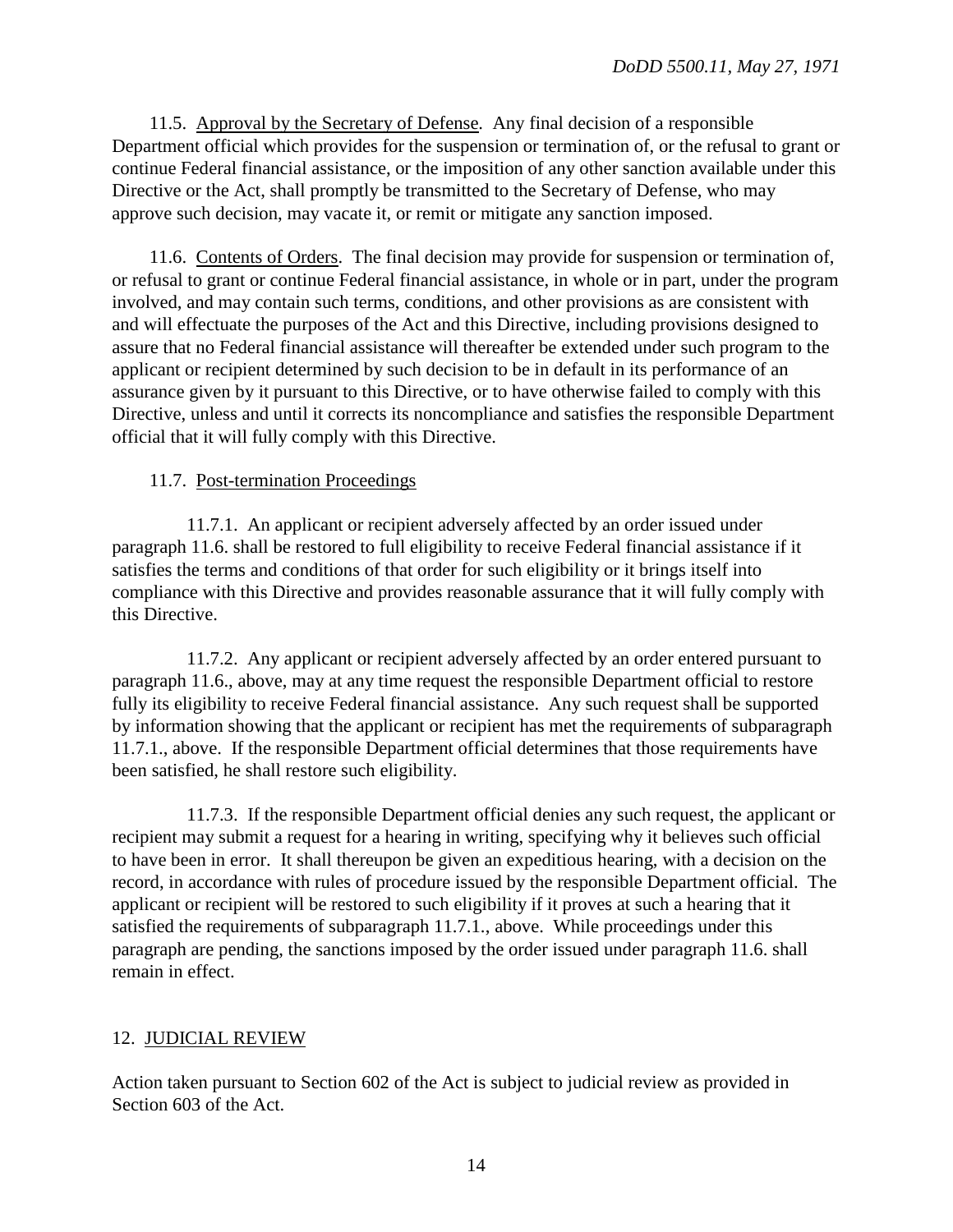## 13. EFFECT ON OTHER ISSUANCES

13.1. All issuances heretofore issued by any officer of the Department of Defense or its components that impose requirements designed to prohibit any discrimination against individuals on the ground of race, color, or national origin under any program to which this Directive applies, and which authorize the suspension or termination of or refusal to grant or to continue Federal financial assistance to any applicant for or recipient of such assistance under such program for failure to comply with such requirements, are hereby superseded to the extent that such discrimination is prohibited by this Directive, except that nothing in this Directive shall be deemed to relieve any person of any obligation assumed or imposed under any such superseded regulation, order, instruction, or like direction prior to the effective date of this Directive.

13.2. Nothing in this Directive, however, shall be deemed to supersede any of the following (including future amendments thereof):

13.2.1. Executive Orders 10925, 11114, and 11246 and issuances thereunder;

13.2.2. The "Standards for a Merit System of Personnel Administration," issued jointly by the Secretaries of Defense, of Health, Education and Welfare, and of Labor, 28 F.R. 734; or

13.2.3. Executive Order 11063 and issuances thereunder, or any other issuances, insofar as such Order or issuances prohibit discrimination on the ground of race, color, or national origin in any program or situation to which this Directive is inapplicable, or prohibit discrimination on any other ground.

## 14. IMPLEMENTATION

The Secretary of each Military Department shall submit regulations implementing this Directive to the Assistant Secretary of Defense (Manpower and Reserve Affairs).

## 15. SUMMARY OF CHANGE 1.

The changes to this issuance are administrative and update organizational titles and references for accuracy.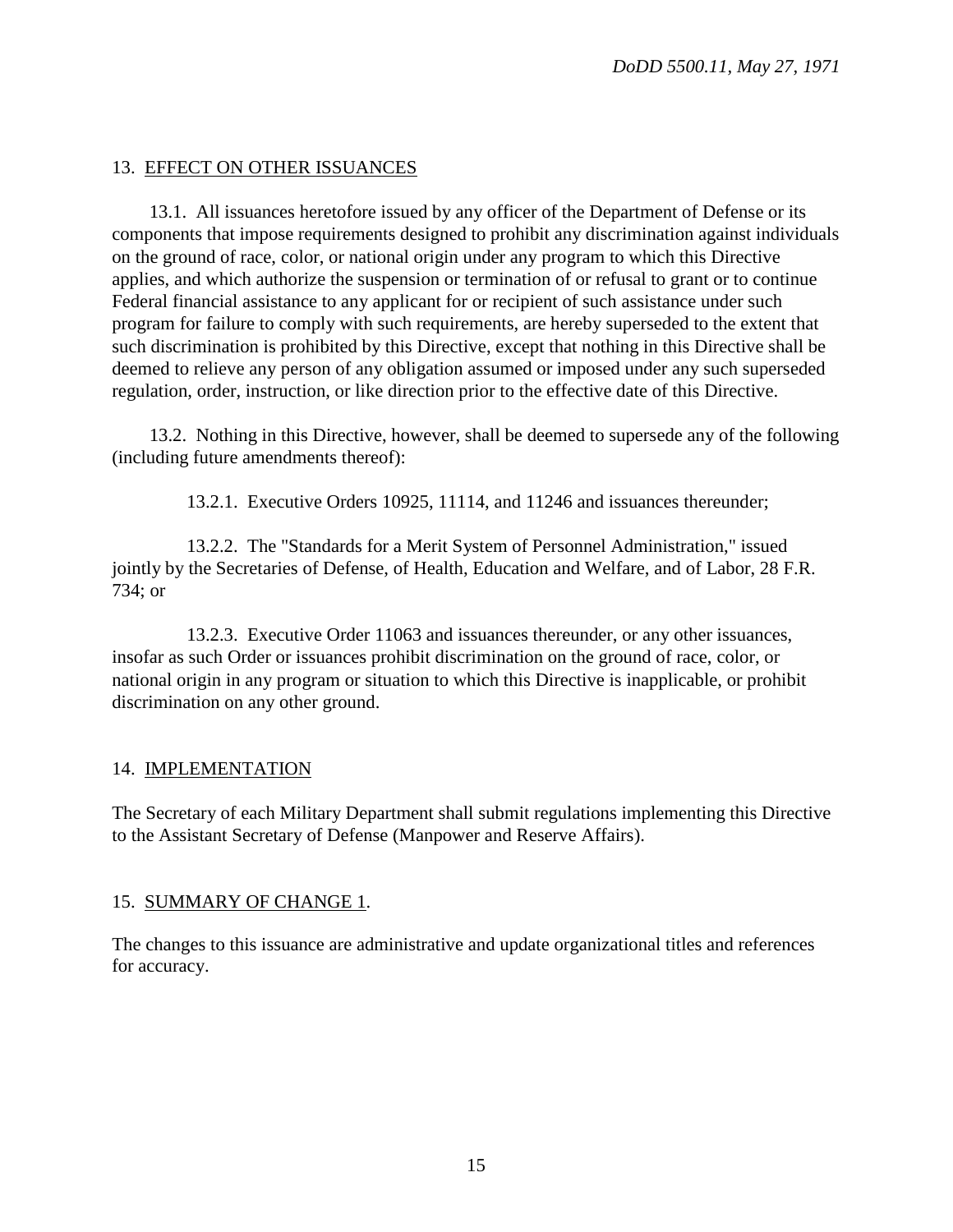## 16. EFFECTIVE DATE AND CANCELLATION

This Directive shall become effective on the 30th day following the date of its publication in the Federal Register. DoD Directive 5500.11, December 28, 1964 is superseded and canceled.

Navidand

Deputy Secretary of Defense

Enclosures - 1

E1. Federal Financial Assistance to Which This Directive Applies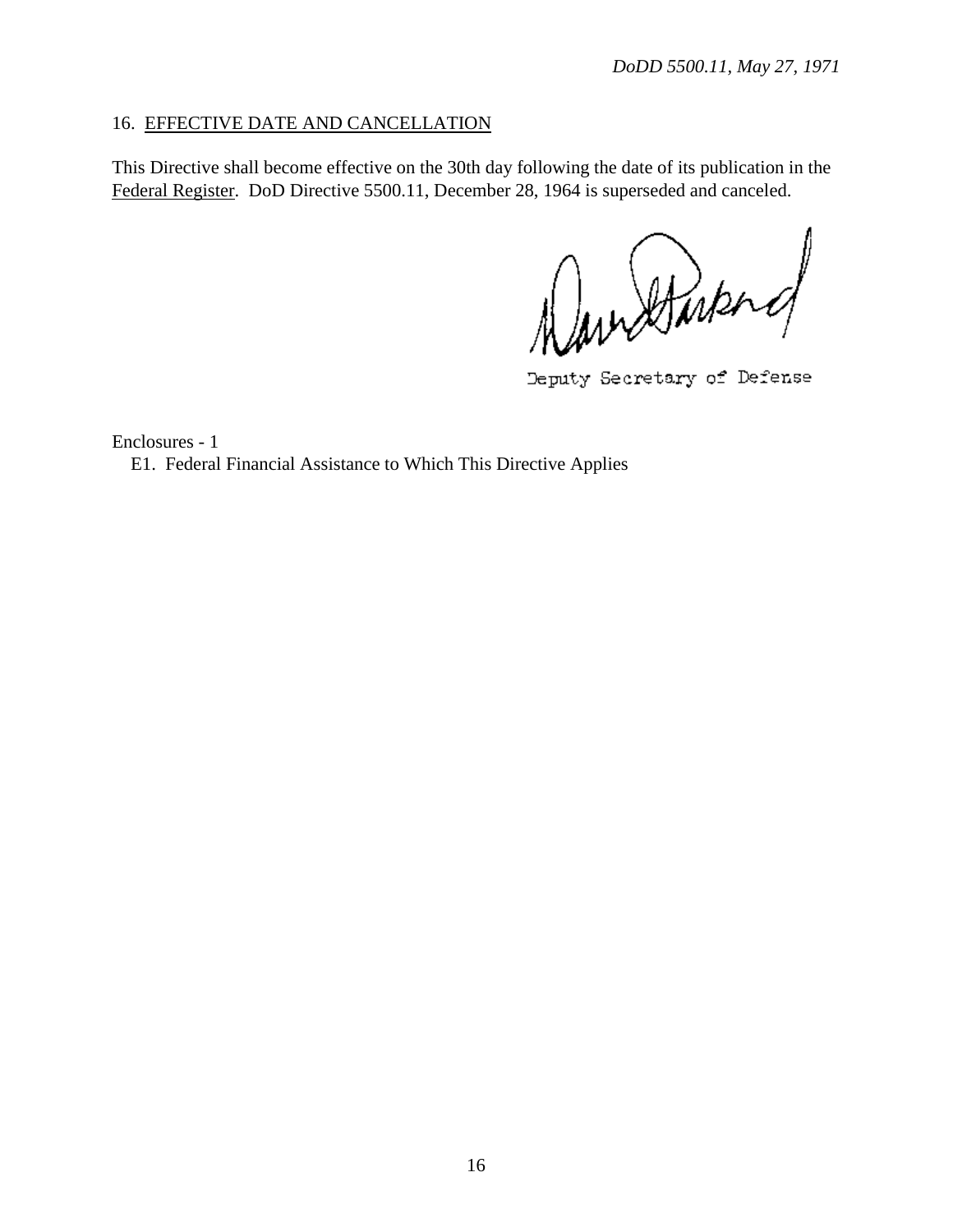#### E1. ENCLOSURE 1

## FEDERAL FINANCIAL ASSISTANCE TO WHICH THIS DIRECTIVE APPLIES

E1.1.1. The Army and Air National Guard (Title 32, United States Code).

E1.1.2. Various programs involving loan or other disposition of surplus property (various general and specialized statutory provisions including: 40 United States Code 483, 484, 512; 49 United States Code 1101 - 1119; 10 United States Code 2541, 2542, 2543, 2572, 2662, 7308, 7541, 7542, 7545, 7546, 7547).

E1.1.3. National Program for Promotion of Rifle Practice (10 United States Code 4307 and annual Department of Defense Appropriation Act).

E1.1.4. National Defense Cadet Corps Program (10 United States Code 3540(b), 4651).

E1.1.5. Office of Civil Defense assistance to programs of adult education in civil defense subjects (50 United States Code App. 2281(e), (f)).

E1.1.6. Office of Civil Defense radiological instruments grants (50 United States Code App. 2281 (h)).

E1.1.7. Office of Civil Defense program (with Public Health Service) for development of instructional materials on medical self-help (50 United States Code App. 2281(e), (f)).

E1.1.8. Office of Civil Defense university extension programs for civil defense instructor training (50 United States Code App. 2281 (e)).

E1.1.9. Office of Civil Defense programs for survival supplies and equipment, survival training, emergency operating center construction, and personnel and administrative expenses (50 United States Code App. 2281 (i), 2285).

E1.1.10. Office of Civil Defense Shelter Provisioning Program (50 United States Code App. 2281(h)).

E1.1.11. Office of Civil Defense assistance to students attending Office of Civil Defense schools (50 United States Code App. 2281(e)).

E1.1.12. Office of Civil Defense loans of equipment or materials from OCD stockpiles for civil defense, including local disaster purposes (50 United States Code App. 2281).

E1.1.13. Navy Science Cruiser Program (Sec Nav Instruction 5720. 19A).